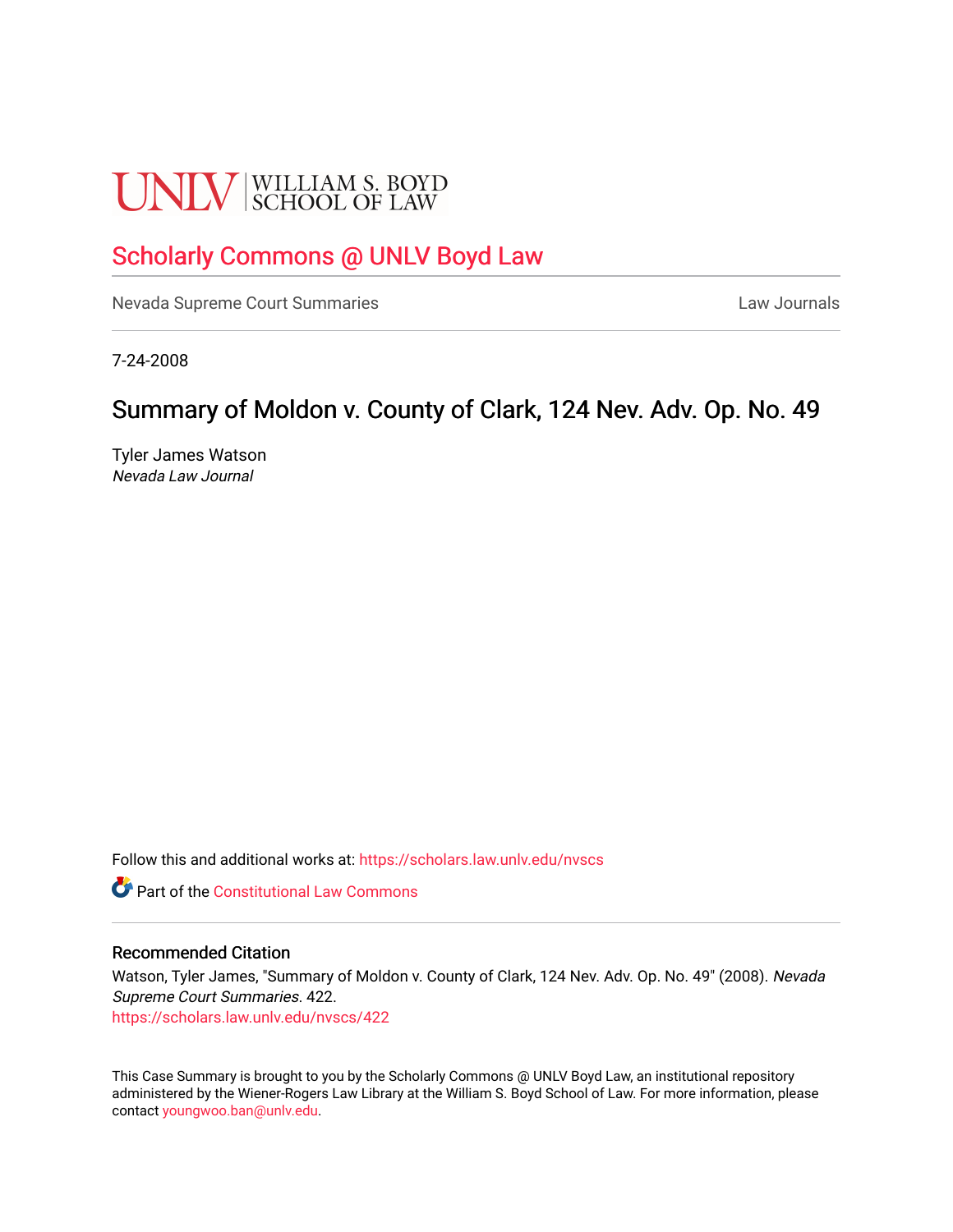*Moldon v. County of Clark***, 124 Nev. Adv. Op. No. 49 (July 24, 2008)[1](#page-1-0)**

### **CONSTITUTIONAL LAW – EMINENT DOMAIN**

#### **Summary**

 Appeal from a district court order denying a motion for interest in an eminent domain action.

#### **Disposition/Outcome**

Reversed and remanded to the district court.

#### **Factual and Procedural History**

 In April 1995, the City of Las Vegas Redevelopment Agency ("Agency") sought to condemn real property belonging to appellants Paul and Laurel Moldon in an eminent domain action. The Agency was granted immediate occupancy and possession, and as a result, deposited \$725,000 (the estimated value of the property) into an account under the district court clerk's supervision.

Upon the conclusion of the eminent domain action, the Moldons requested an order directing the district court clerk to pay to them the principal of the \$725,000 deposit, along with the interest earned. The district court denied the Moldon's motion in accordance with NRS  $355.210^2$  $355.210^2$  $355.210^2$ . On appeal, the Moldon's argue that the statute is unconstitutional.

#### **Discussion**

 The Moldons argued that under the United States Supreme Court's decision in Webb's Fabulous Pharmacies, Inc. v. Beckwith,<sup>[3](#page-1-2)</sup> the interest earned on the condemnation deposit could not be placed into Clark County's general fund under NRS 355.210 without violating the Fifth and Fourteenth Amendments. In Webb's, the Court concluded that a county's use of interpleaded funds for public benefit, realized by retaining interest earned on the funds while they were in the registry of the court, constituted a taking in violation of the Fifth and Fourteenth Amendments, which prohibit a state from taking private property for public use without just compensation.<sup>[4](#page-1-3)</sup>

 Clark County argues that he Moldon's reliance on Webb's is inapposite for two reasons. First, unlike in Webb's, the district court clerk here received no additional fees for handling he condemnation deposit; thus the interest is the sole fee. Second, Clark County argues that because the Moldons made the strategic choice to leave the

 $\overline{a}$ 

<span id="page-1-1"></span><span id="page-1-0"></span> $\frac{1}{2}$  By Tyler James Watson  $\frac{1}{2}$  Statute directs that interest earned on money deposited with the court be placed in the applicable local government's general fund. 3 449 U.S. 155 (1980).

<span id="page-1-3"></span><span id="page-1-2"></span> $4$  Id. at 164-65.